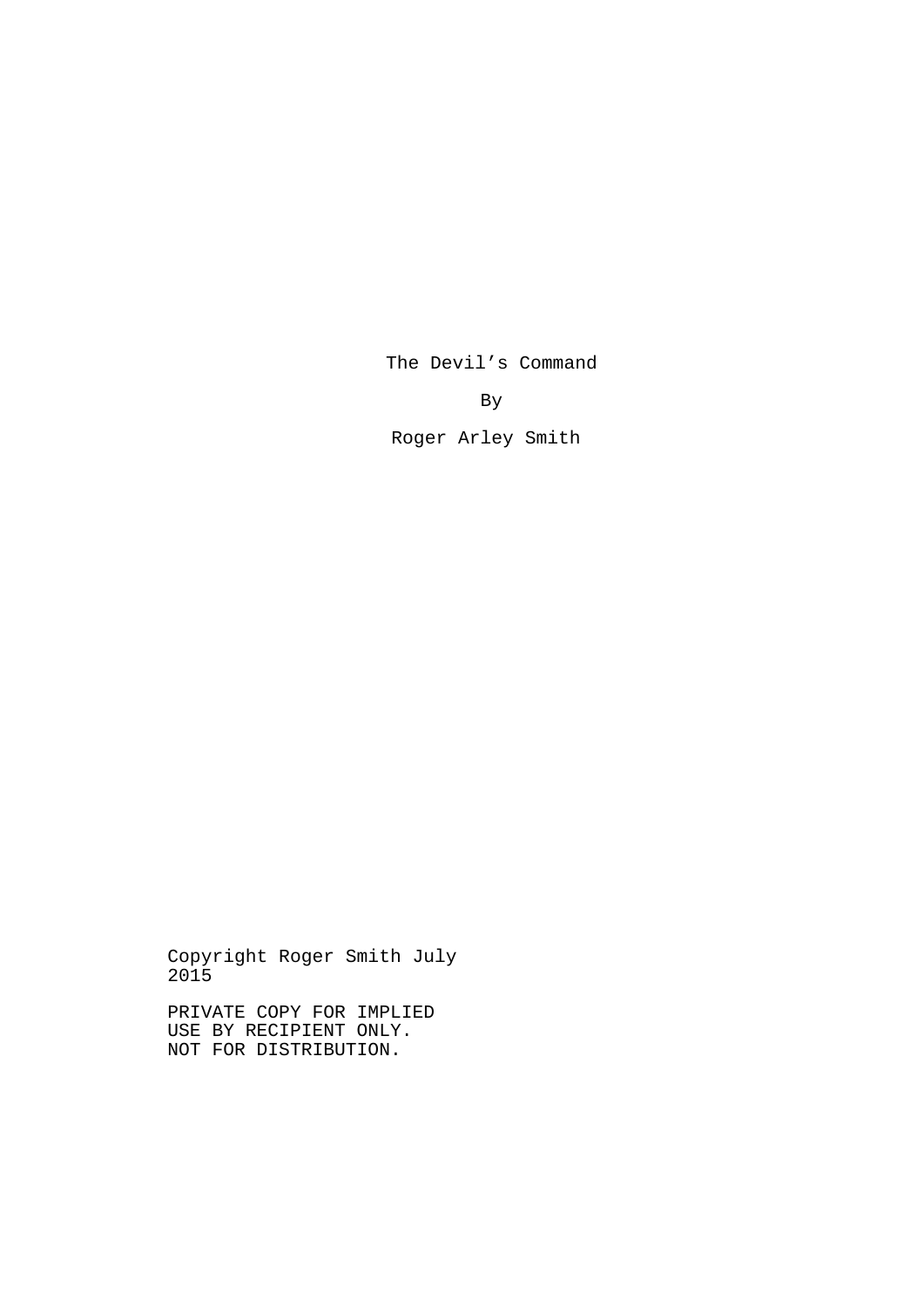### INT. HEXHAMVALE APARTMENT NIGHT

In a sparsely furnished apartment living room there are odd ornaments and a mask over the fireplace. THE NARRATOR is seated at a small table. His profile is visible, and gradually his face, but not the other side of the table, or who he faces and addresses. He is solemn and clearly stoic in the face of a mysterious burden.

> THE NARRATOR There's a very specific reason why it haunts this place. (beat) I'll try and explain. I mean, that is why you're here. [edit]

EXT. THE INN NIGHT

The Inn is a run down and nondescript village watering hole. The door opens and the LANDLORD enters before approaching the bar.

> THE NARRATOR (V.O.) I was working the late shift. It was close to last orders when this chap comes in.

INT. THE INN NIGHT

THE NARRATOR What can I get you?

LANDLORD

Brandy.

Landlord stares pensively at the middle distance.

THE NARRATOR £3.50 please.

LANDLORD Oh? (beat) City prices.

THE NARRATOR Well you don't pay for the atmosphere. There's everyone's favorite thing.

LANDLORD

What?

THE NARRATOR Something for free.

LANDLORD It is if you're poor. Know what your favorite thing is if you have money?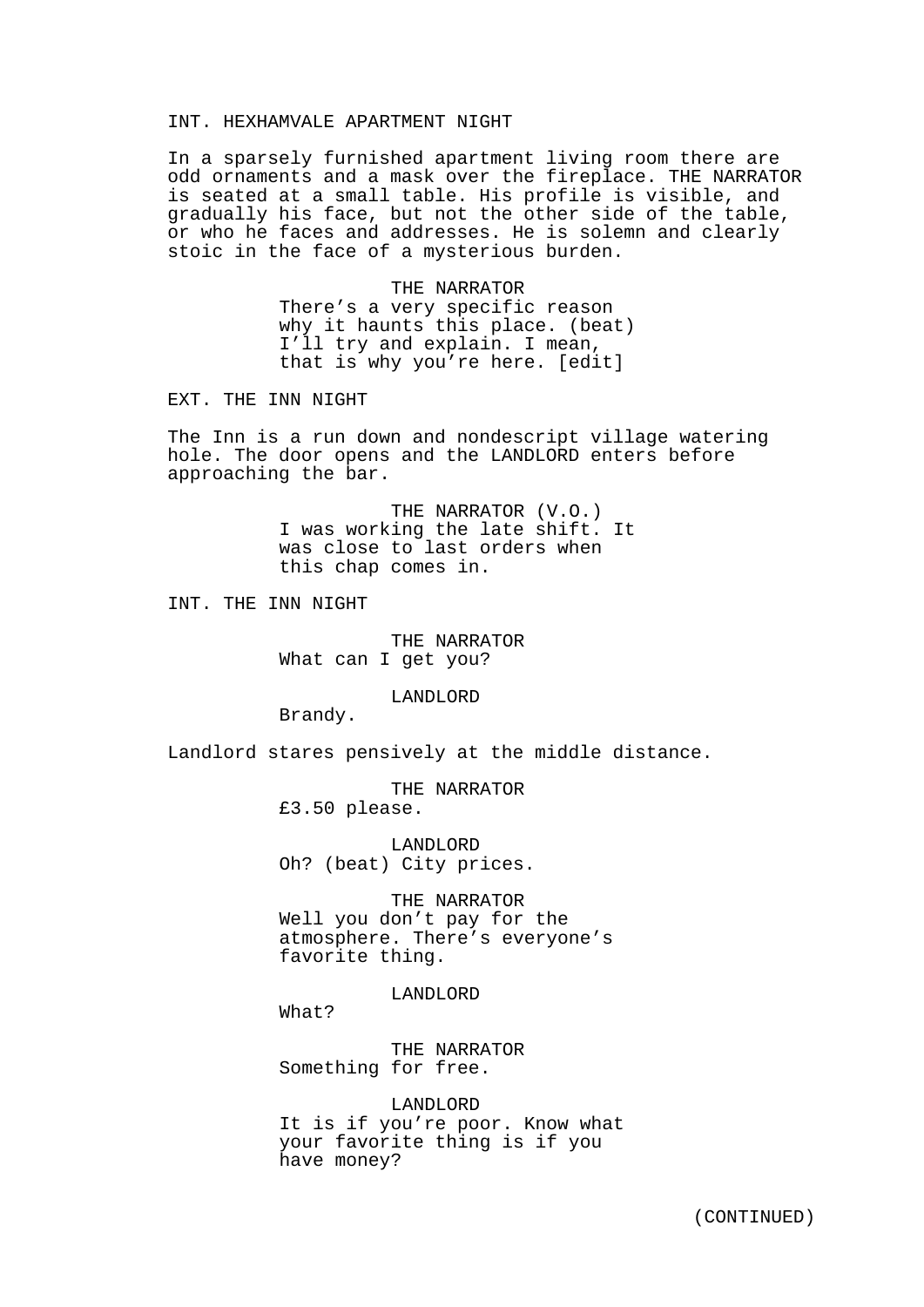Narrator shrugs, affably. Landlord leans forward.

# LANDLORD

Money.

Narrator busies himself wiping the bar while looking away.

THE NARRATOR You have enough then.

LANDLORD More than you, that's for certain. You have any property?

THE NARRATOR

No.

# LANDLORD

I do. A lot. Most of it has been in my family since the Conquest.

THE NARRATOR Is it a property that brings you out this way tonight?

LANDLORD Yes, as a matter of fact. I've recently acquired one in this village. It was a care home for the elderly. Do you know it? [edit]

THE NARRATOR You mean the place that was vacant for a few years? What do they call it?

LANDLORD

Hexhamvale.

EXT. & INT. HEXHAMVALE EVENING

The care home is a late 70s red brick building. It is in reasonable condition but there are signs of decay.

> THE NARRATOR (V.O.) He got to talking about how he brought the place and how he was renting out its rooms to people on low incomes - people who weren't going to complain much about anything. But rent wasn't the main reason he wanted the property. His real motive is what you should be interested in.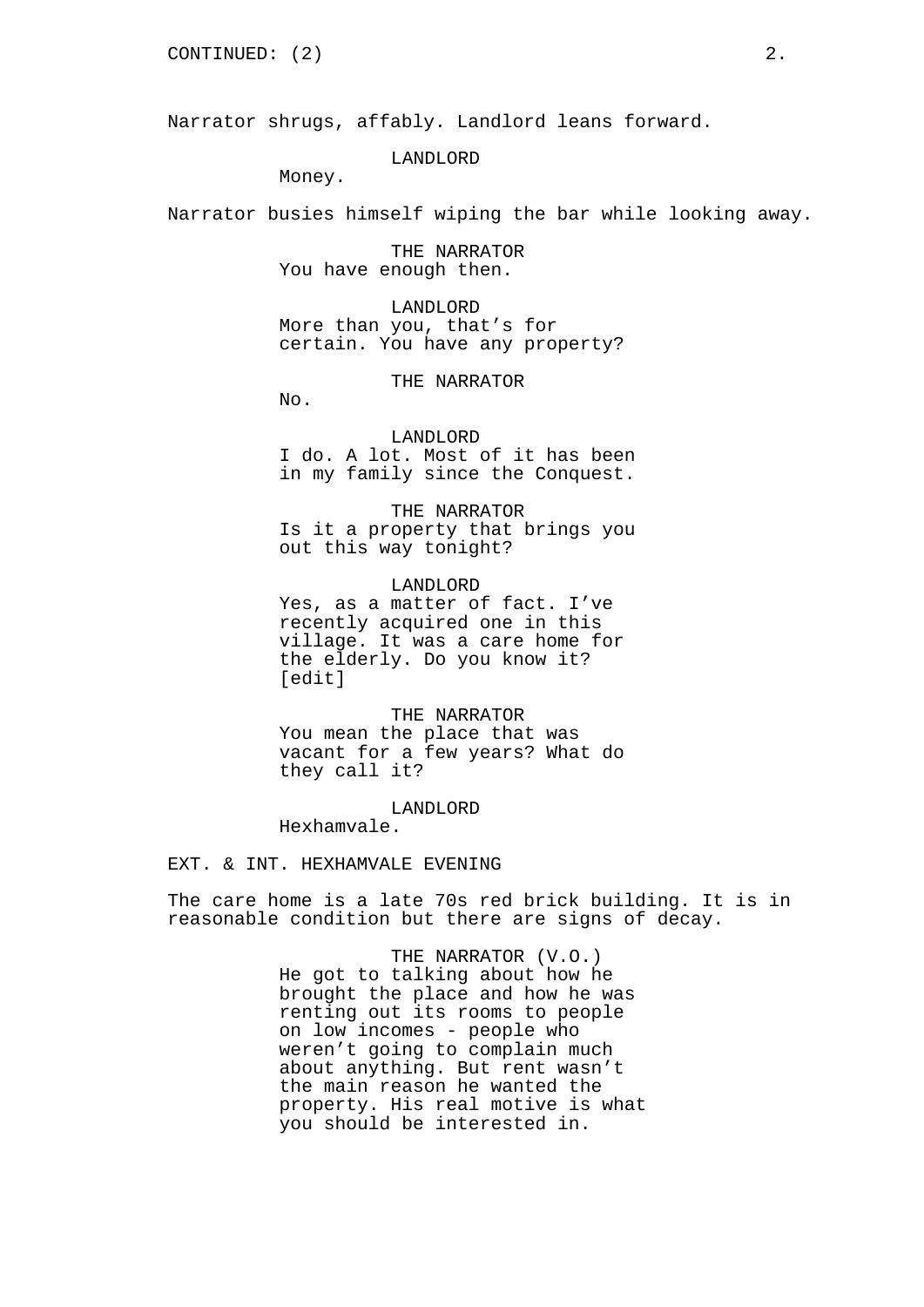# INT. THE INN NIGHT

# LANDLORD

I acquired it after the company running the place gave it up. The County owned it but it was taking too long to find a new tenant, so they put it on the market.

THE NARRATOR You're telling me the County sold Hexhamvale just because they couldn't wait to lease it out again?

LANDLORD That's what I was advised.

THE NARRATOR Okay, but it's not what I heard.

LANDLORD And what did you hear?

THE NARRATOR That they were lining up to bring bodies out.

### LANDLORD

There were some rumours about a couple of, how should I put it, untimely deaths that occurred in quick succession. They kept it all out of the media, so it didn't put me off.

THE NARRATOR

I suppose it's expected that some residents will pass away, but not that many, that quickly.

LANDLORD *Residents*? Shows how much you know.

# INT. HEXHAMVALE DAY

A body lies with legs in corridor with signs of self-harm. There is an arm over side of bath dripping blood.

> THE NARRATOR (V.O.) It was staff members that died. Several had taken their own lives.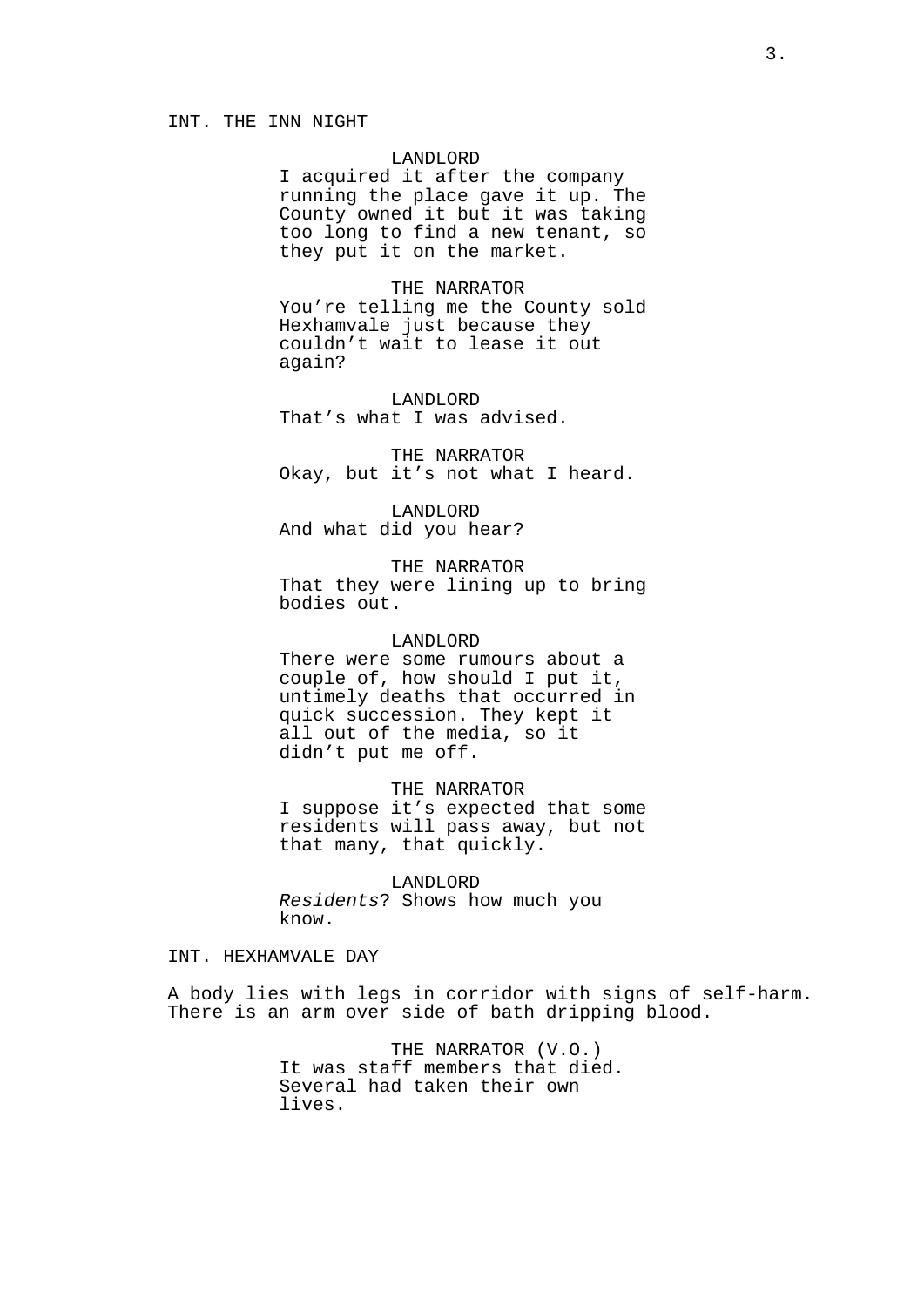# LANDLORD

The price fell through the floor because the County was in a panic to sell. If word about something like that spreads too far you'll be stuck with a white elephant. The County already has enough of those I think you'll find. It was another reason to buy.

THE NARRATOR Another reason? How many did you have?

Landlord looks away.

#### LANDLORD

Of course ultimately all I really want is the land. (beat) Renting the place out *is* an instant return on investment, but it comes with its own set of problems.

THE NARRATOR Like what?

LANDLORD Getting enough people to stay there.

EXT. HEXHAMVALE ENTRANCE NIGHT

Landlord stands outside waiting and watching impatiently.

The LODGER approaches through shadows and stops in the porch light. She is hesitant.

Landlord sneers.

INT. THE INN NIGHT

Landlord turns back to address Narrator.

LANDLORD Let me educate you.

INT. HEXHAMVALE NIGHT

Lodger dragging suitcase in then down corridor.

THE NARRATOR (V.O.) He told me about one woman that moved in. Like most of us she was working a minimum wage job.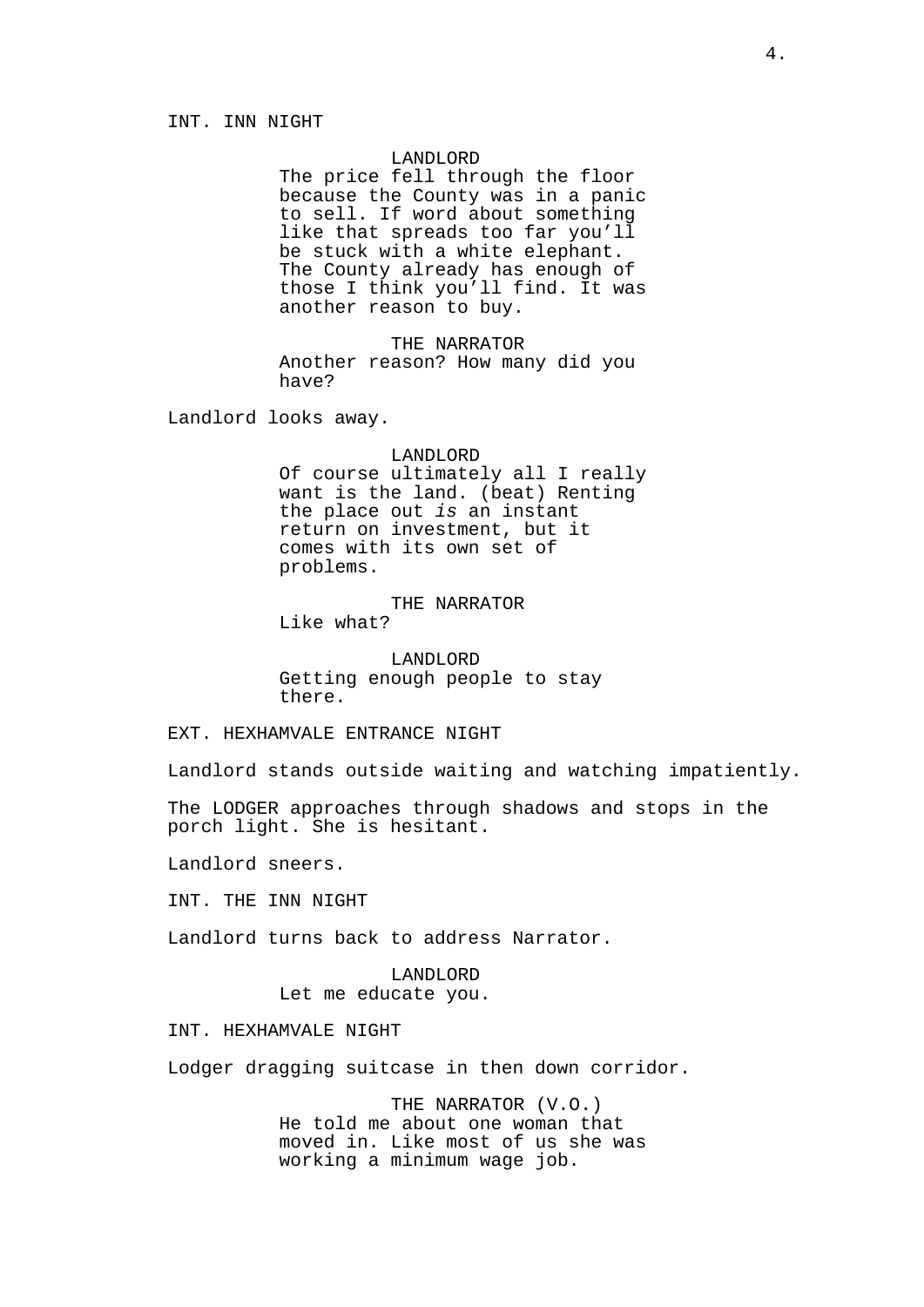# INT. HEXHAMVALE APARTMENT NIGHT

Gathering dusk, sunset, birds at dusk. Lodger inspects interior and decor including mask over fireplace curiously but with uncertainty. Turning heater up. Walking down corridors listening at doors. Looking out windows; investigating sounds and shadows.

> THE NARRATOR (V.O.) He said she started complaining about the rooms being cold. Then about strange noises, or voices, or footsteps. She was calling him every other night, or so he said. Later she told him she could see shadows of people outside but he dismissed it as tree branches, or people passing the place on foot, or anything else caught in the headlights of passing cars. He said others had complained before but they all seemed to leave shortly afterward.

Lodger sits reading. Shadow encroaches on the blind in the background. Disappears past edge of blind as if entering the room.

A dark figure walks in front of her (between her and camera)

> THE NARRATOR (V.O.) (cont'd) She was like most of them I suppose. It wasn't long before she realised that what was outside (beat) was really inside.

INT. HEXHAMVALE APARTMENT NIGHT

Narrator at table.

THE NARRATOR He explained how Hexhamvale was built on land once owned by Lord Charles Burgrave. His ancestors were granted numerous estates around here after the Restoration. It included his manor house, Damgate Hall.

INT. DAMGATE HALL

Views of Crest.

A hand and whip covered in blood in foreground and the figure of a maid crouching in the background while convulsively sobbing.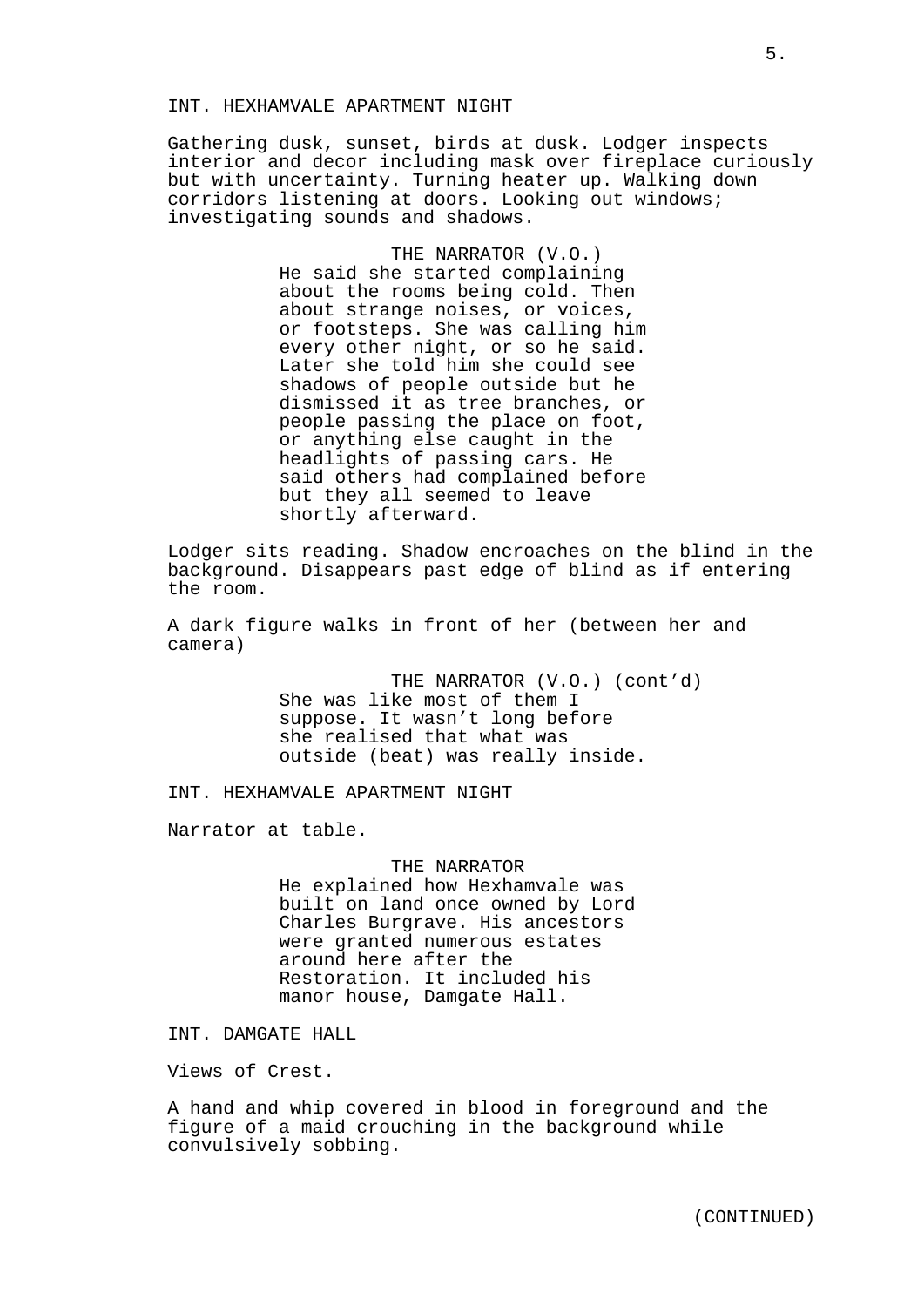THE NARRATOR (V.O.) The family crest had a red hand in it because one of Lord Burgrave's predecessors had reputedly whipped a servant to death. Charles himself had clearly inherited a hatred of servants and all those who lacked connection. [edit]

Hunting scenes from contemporary books and wall murals.

THE NARRATOR (V.O.) (cont'd) He was an obsessive hunter and let hunting dogs loose on his gamekeeper for some minor error. They ripped the man to pieces.

INT. HEXHAMVALE APARTMENT NIGHT

Narrator at table.

# THE NARRATOR

Burgrave supposedly treasured his hounds more for doing so. His notoriety grew until his death in the mid 1800s, and when his family line ended abruptly soon after, everything was sold off to clear the debts he had incurred over decades.

INT. INN NIGHT

### LANDLORD

My family had some of the land. So did one or two of the other landowners of substance. I've been buying it from them piece by piece when the time has been right ever since. My great grandfather even tried to buy the title. Sadly he was outbid. [edit]

Landlord leans forward

LANDLORD (cont'd) Of course the story suggests Burgrave sold his most valuable possession during his lifetime. He is said to have had commerce with the Devil in order to extend his life.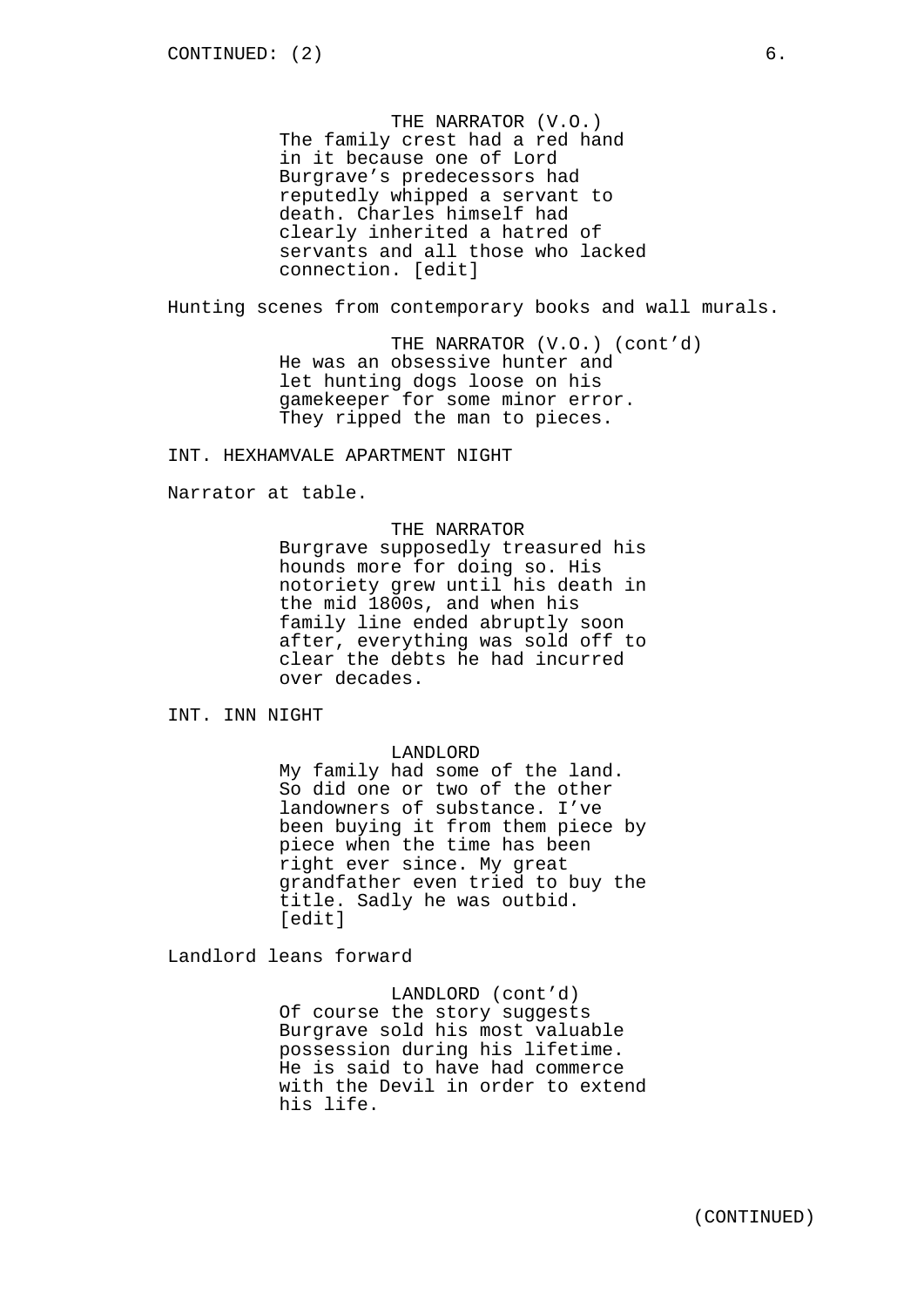THE NARRATOR Are you trying to tell me he sold his soul?

LANDLORD He also tried cheating the Devil out of his bargain. Don't you *know* the legend of Satan's Mill?

EXT. THE MILL DAY

Story book cover opens and frontispiece turns. The Mill is a dilapidated structure that is animated before it dissolves to live action.

BURGRAVE runs over marshes near horizon looking over his shoulder as he goes.

Burgrave runs toward the mill.

THE NARRATOR (V.O.) He started by telling me how Burgrave had spent his extra years gambling and drinking his inheritance away, and when the devil came to collect, Burgrave fled. The Devil pursued him, drunk out of his mind, across his lands.

INT. THE MILL DAY

Burgrave sits inside the Mill against a wall looking down.

THE NARRATOR (V.O.) He was eventually cornered in a derelict drainage mill. The Devil waited, playing cat and mouse, leading Burgrave to believe he had time to hatch a plan.

EXT. THE MILL DAY

Burgrave looks at a mask before putting it on. He runs from Mill door and jumps into river

> THE NARRATOR (V.O.) He fashioned a likeness of Satan out of clay, mud, sand, brick dust, and bits of leather whatever he could find. Then he ran for his life and jumped into a nearby river.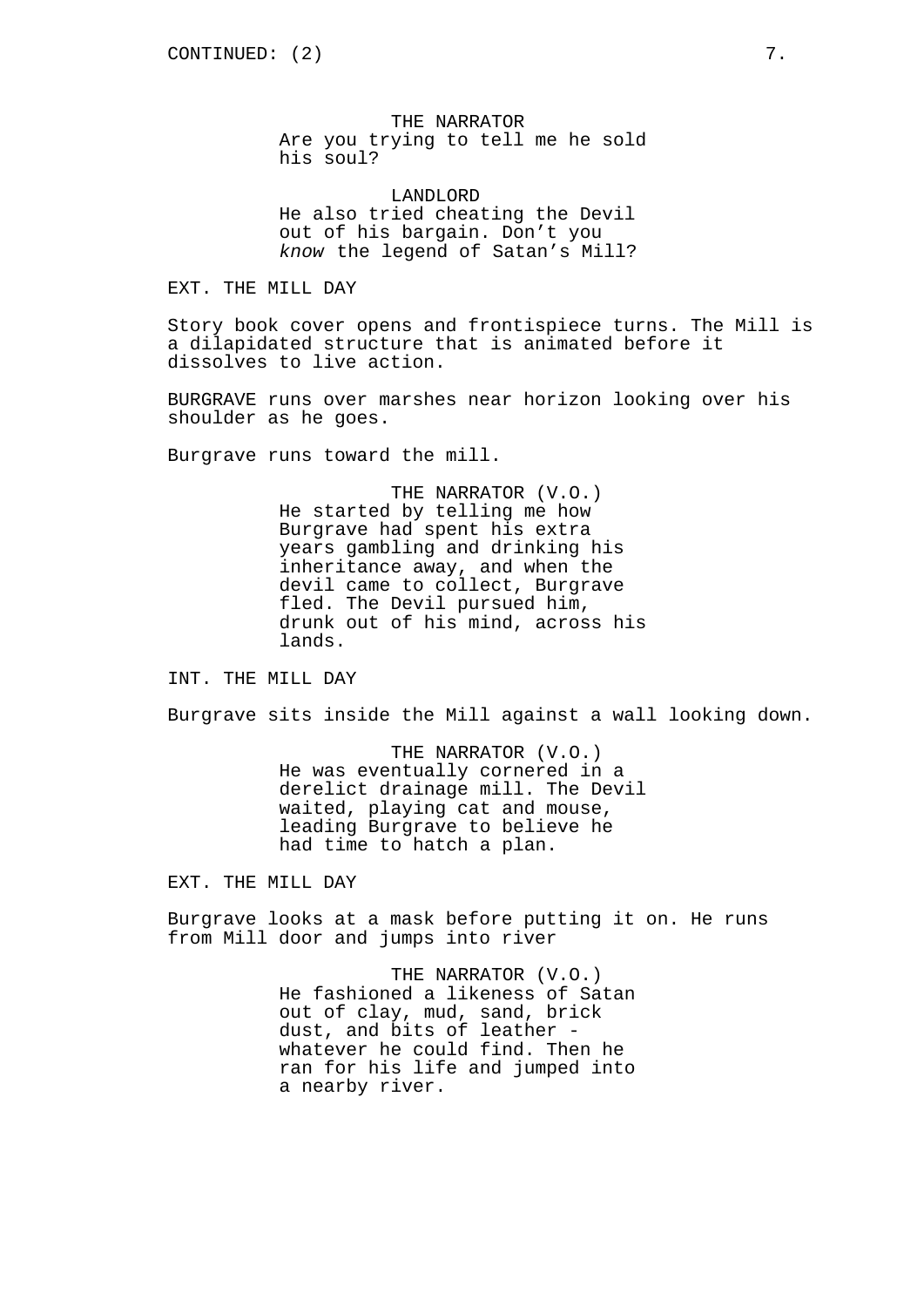#### EXT. MARSH DAY

Devil reflection with masked Burgrave under water

THE NARRATOR (V.O.) When Satan pretended to claim his prey from the water Burgrave held his breath under the surface, thinking the Devil would mistake him for his own reflection. So satisfied was he with the absurdly ambitious deception he'd induced Burgrave to attempt, Satan allowed him to think the trick worked and withdrew.

EXT. DAMGATE HALL EVENING

The Hall under gathering storm clouds.

INT. DAMGATE HALL NIGHT

Burgrave sits wheezing in chair lit by firelight.

THE NARRATOR (V.O.) So believing he had fooled the Devil, he limped back to Damgate Hall, but without the favour of his dark prince, Burgave grew weaker with each breath.

EXT. MARSH DAY

Burgrave wanders.

THE NARRATOR (V.O.) Satan cursed him that in death he'd walk his lands forever, wearing the hideous mask he'd used to try and evade his gravest debt.

INT. CHURCH RUIN DAY

Burgarve strides through the roofless interior of ruined church.

> THE NARRATOR (V.O.) The Church took this story so seriously it denied him a Christian burial.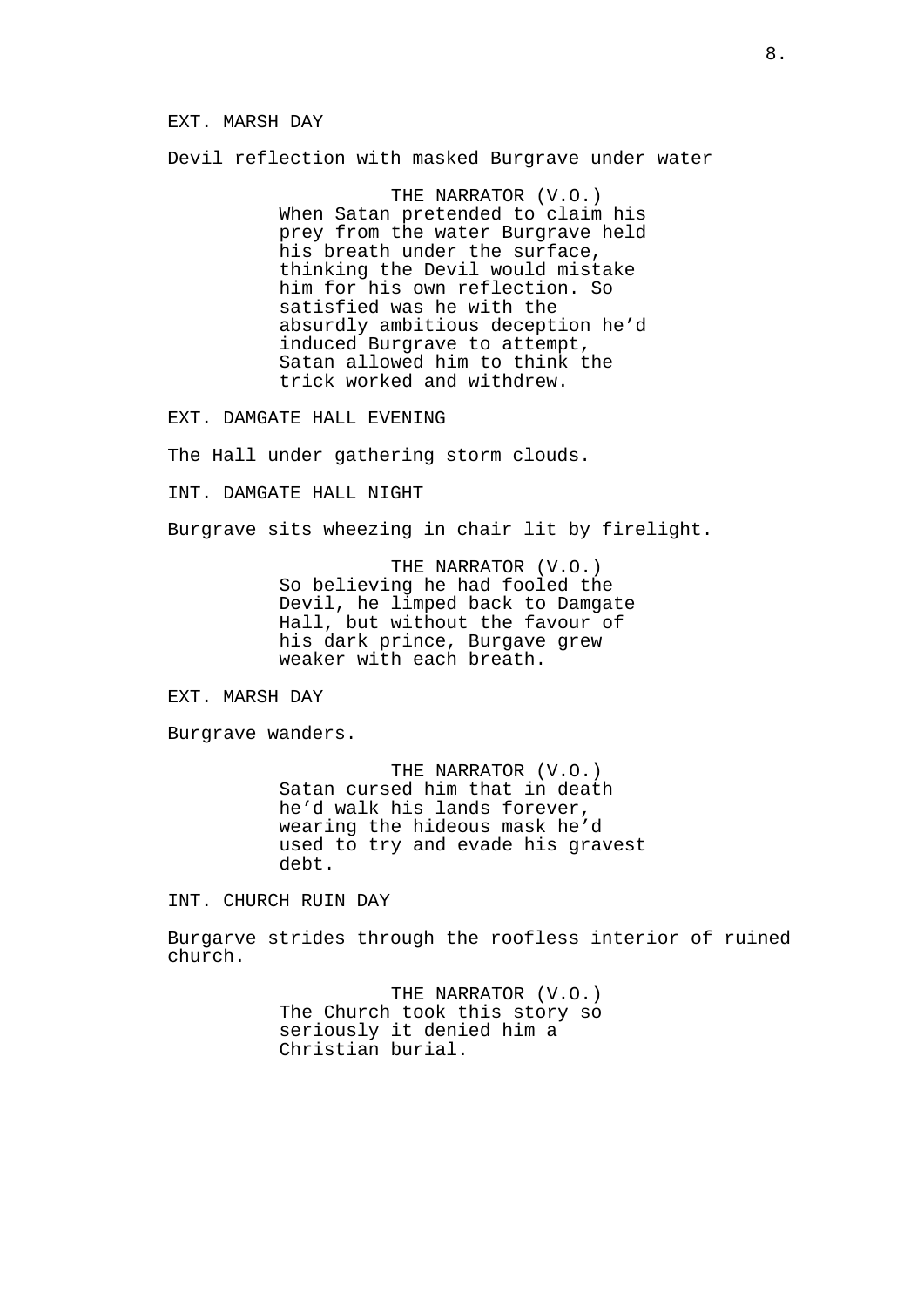Burgrave strides.

THE NARRATOR (V.O.) Being condemned by Satan served to intensify his contempt for all but those he thought of as his peers.

INT. THE INN NIGHT

## LANDLORD

And now he carries out the Devil's will with a vengeance.

THE NARRATOR So in the story he hopes to reflect the ultimate personification of evil? How is that different from anyone else who calls himself an aristocrat?

#### LANDLORD

And how are you different from anyone else who would benefit from adopting a large measure of deference? Perhaps you'll find yourself in a position in which no-one important sees you until eventually you don't see yourself, like my lodgers at Hexhamvale.

Landlord regains his supercilious composure

LANDLORD

You know some of the furniture I've used there came from Damgate Hall, including a very special chair.

INT. HEXHAMVALE

Shots of an old chair as if it were a throne.

THE NARRATOR (V.O.) Okay, I'll ask. What's so special about the chair?

INT. THE INN NIGHT

THE NARRATOR Was it Satan's throne??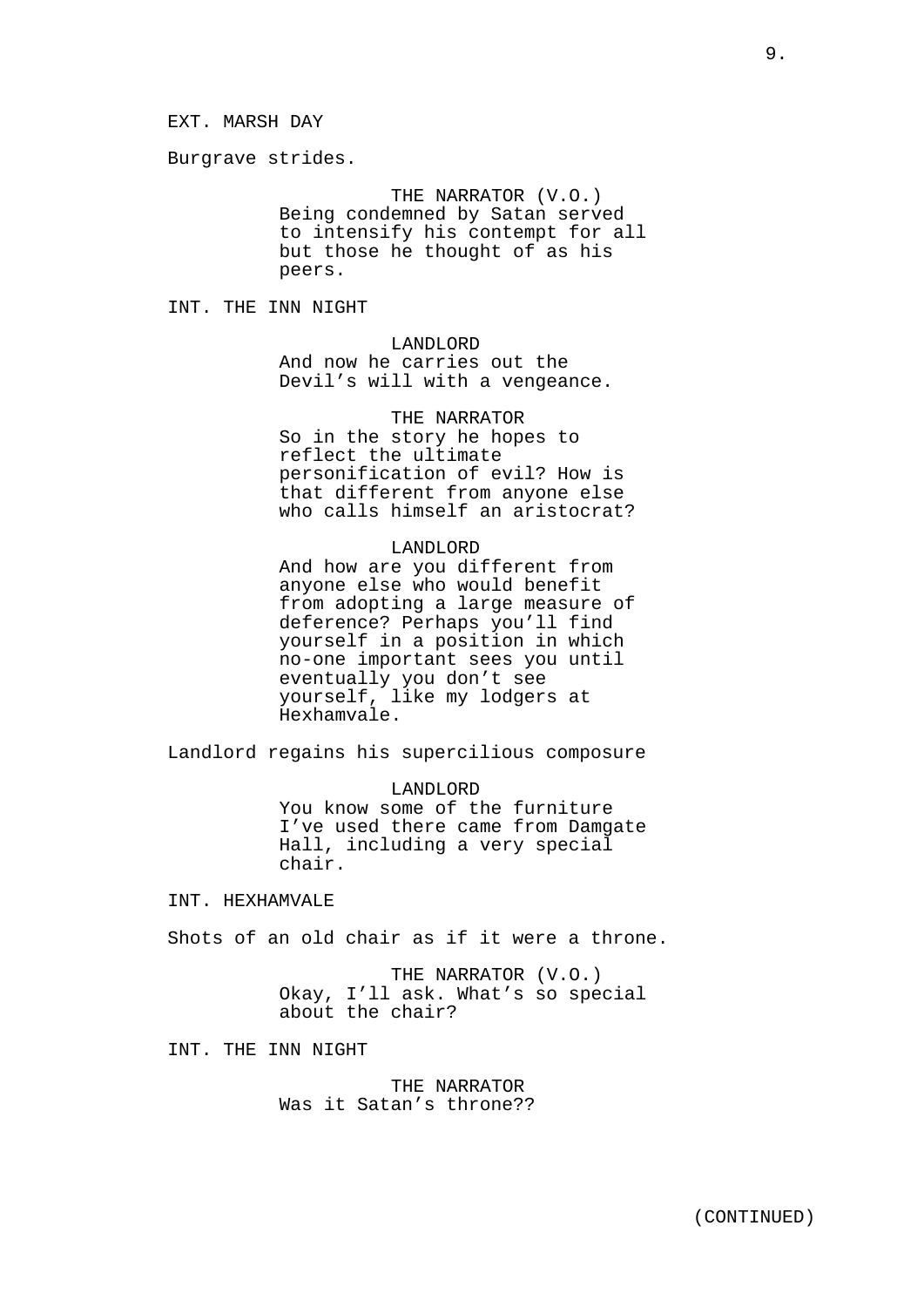LANDLORD No, but it is the chair Burgrave died in.

INT. DAMGATE HALL

Burgrave slumps forward in the chair but is suddenly animated backward wearing the mask that he frantically tries to remove.

INT. INN NIGHT

THE NARRATOR Where is it?

LANDLORD You know that woman I was telling you about?

INT. HEXHAMVALE APARTMENT NIGHT

The chair is in view but through doors. In the foreground the Lodger is in kitchen. The chair is empty as she walks between work top and breakfast bar preparing a meal. On last trip as she turns to go back to the table the figure of Burgrave is visible in the chair as she passes.

> THE NARRATOR (V.O.) It was in the apartment she rented, and Hexhamvale was built on the last piece of land once owned by Burgrave. Damgate Hall was demolished to make way it. Now all his former property was in this guy's possession. [edit]

The door slams shut. Rhythmic banging on door begins. Lodger approaches the door with obvious trepidation and opens it. Burgrave stands holding the mask from over the fireplace. The Lodger's face betrays spasms of fear.

Burgave gestures flamboyantly to Lodger to take the mask from his outstretched hand.

Lodger stands in doorway dressed in Victorian maid's uniform and the mask.

INT. THE INN NIGHT

LANDLORD

So many who rented there just vanished. Their rooms always looked abandoned. Perhaps more have moved in than have moved out.

Landlord gloats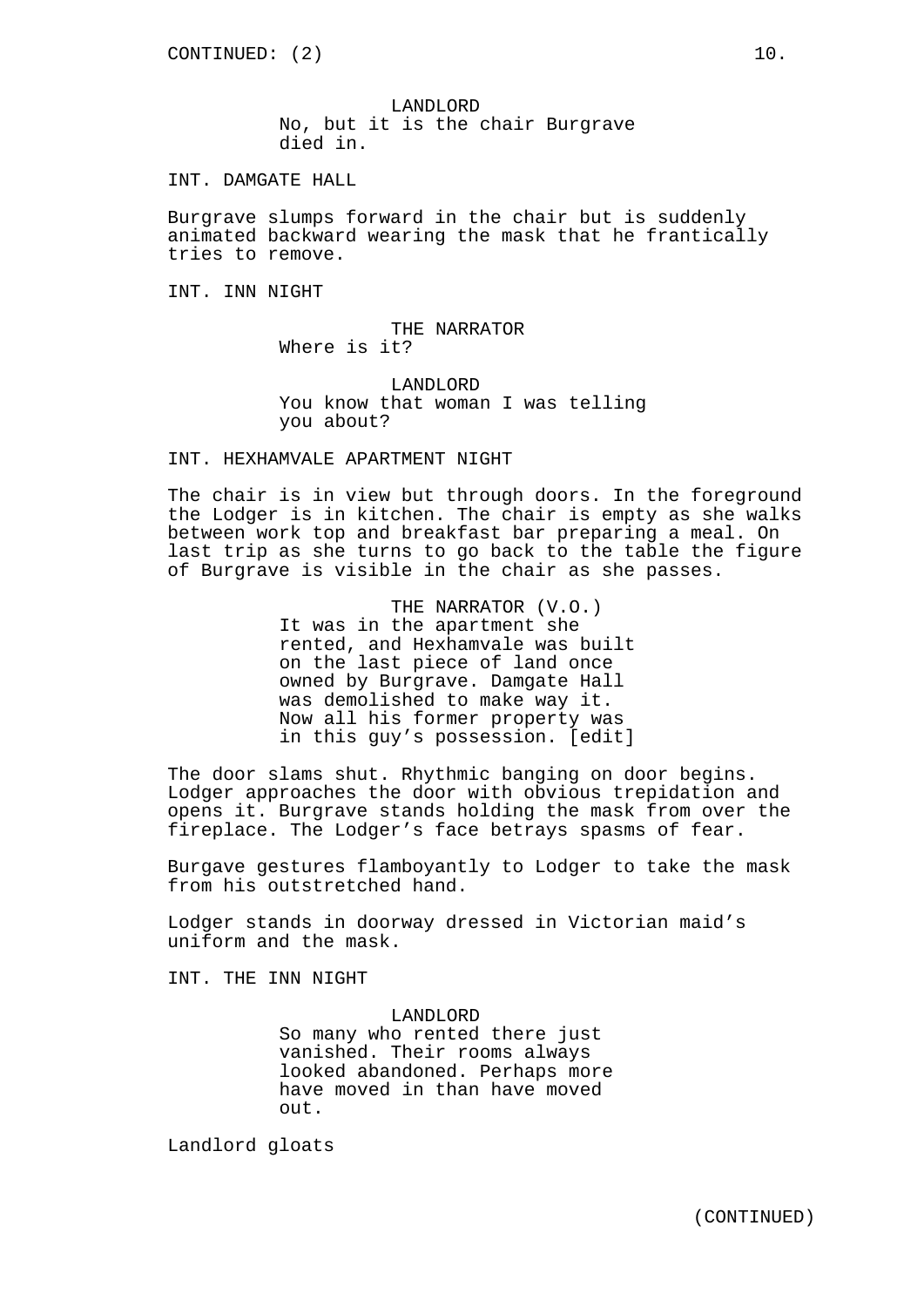LANDLORD (cont'd) But I digress. I haven't told you the best part of the legend. It suggests that those who help Burgrave will have his graces and protection in this life and beyond. (beat) Then, it's just a folk tale that you feel free to parody, isn't it?

Narrator seems more interested.

THE NARRATOR Are you saying what I think you're saying?

Landlord prepares to leave. Looks at watch.

LANDLORD (beat) Now you're addressing me as if I am paying attention.

Narrator watches landlord leave and looks deep in thought, as if considering what he should do.

EXT. THE INN NIGHT

Landlord gets into car

INT. LANDLORDS CAR NIGHT

The Landlord moves into the frame of the rear view mirror. Burgrave leans into view behind him in the back seat.

LANDLORD

Hexhamvale?

Burgrave nods assent.

EXT. HEXHAMVALE NIGHT

Narrator explores the curtilage of Hexhamvale. Peers through a door before forcing it. Enters Hexhamvale flat.

INT. HEXHAMVALE APARTMENT NIGHT

Narrator walks into living room and sees Lodger on floor unconscious. He begins to try and wake her.

> THE NARRATOR You need to get out of here now.

A door creaks. The narrator turns. The Landlord is there. He brandishes a knife.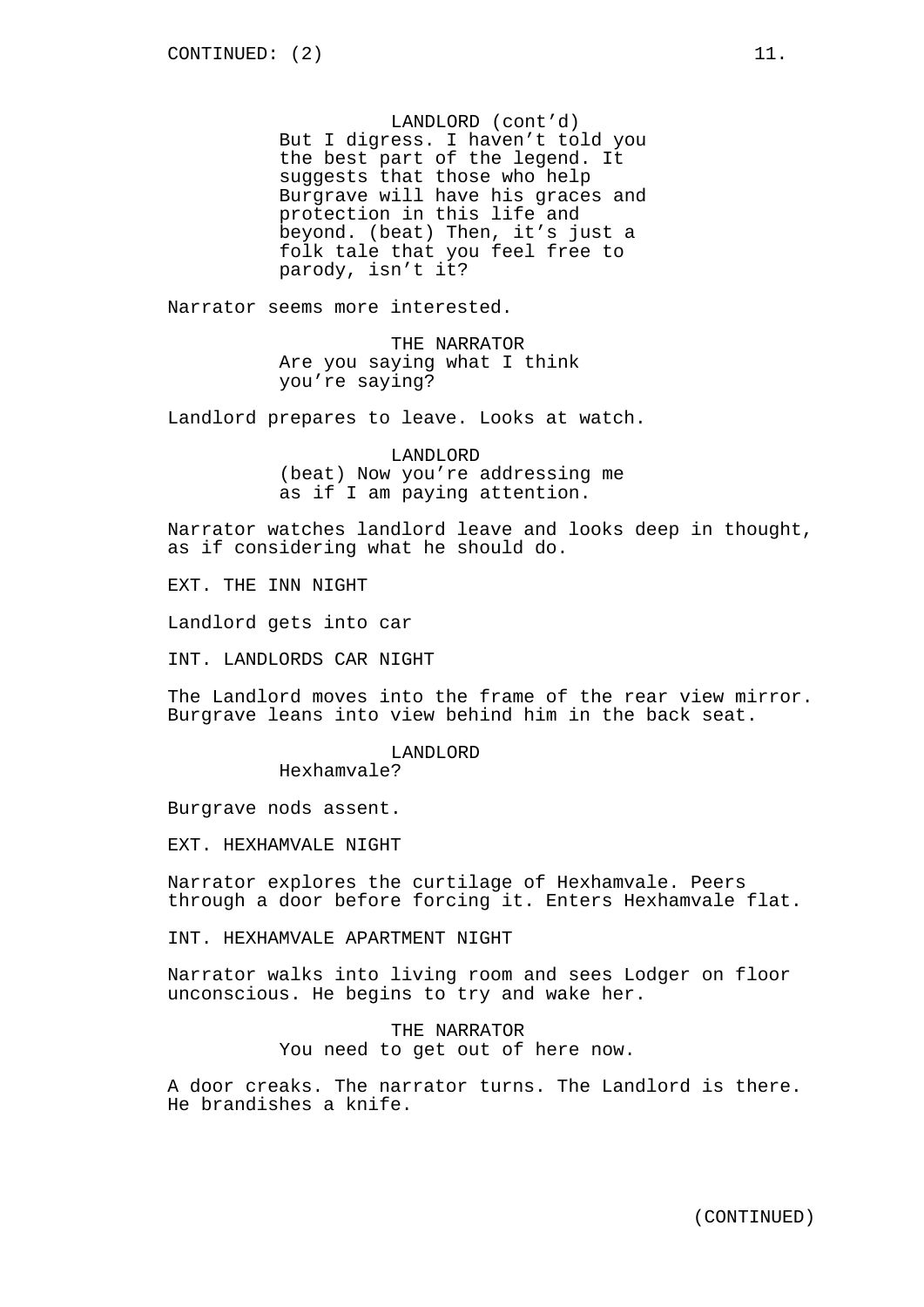LANDLORD No! *You* need to get out of here now. You're trespassing.

The Narrator stands his ground to ensure Lodger's escape.

LANDLORD (cont'd) Oh. It appears chivalry isn't quite dead. (beat) But it will die with you. [or]

LANDLORD (cont'd) [ALT.] Very well. Now I can use force.

Landlord lunges forward with the knife. Lodger flees and Narrator uses arms defensively. The shadow on the wall shows the Landlord's arm draw back with the knife and plunge forward toward the jackknifing shadow of the Narrator. [edit]

The view swings past a seated figure and rests on the face of the MEDIUM who seems poised to deliver a conclusion. She is framed between two attentive (new) TENANTS of Hexhamvale as a seance comes to a close. Medium looks from one to the other.

# MEDIUM

That is all I am getting about what happened here. He didn't say any more. All the phenomena you've observed in this place since you moved in are a warning. When furniture and other objects shake, or when doors close by themselves and you are locked out, it takes all the spiritual energy he has. It's his way of trying to warn you.

TENANT

About what? The former Landlord? We were told he disappeared after the body was found.

## MEDIUM

It's more a warning about Burgrave, and how people like him are treated in life and in death. They are habitually feared for their callousness, or honoured for family connection and inheritance. There are better reasons to value people.